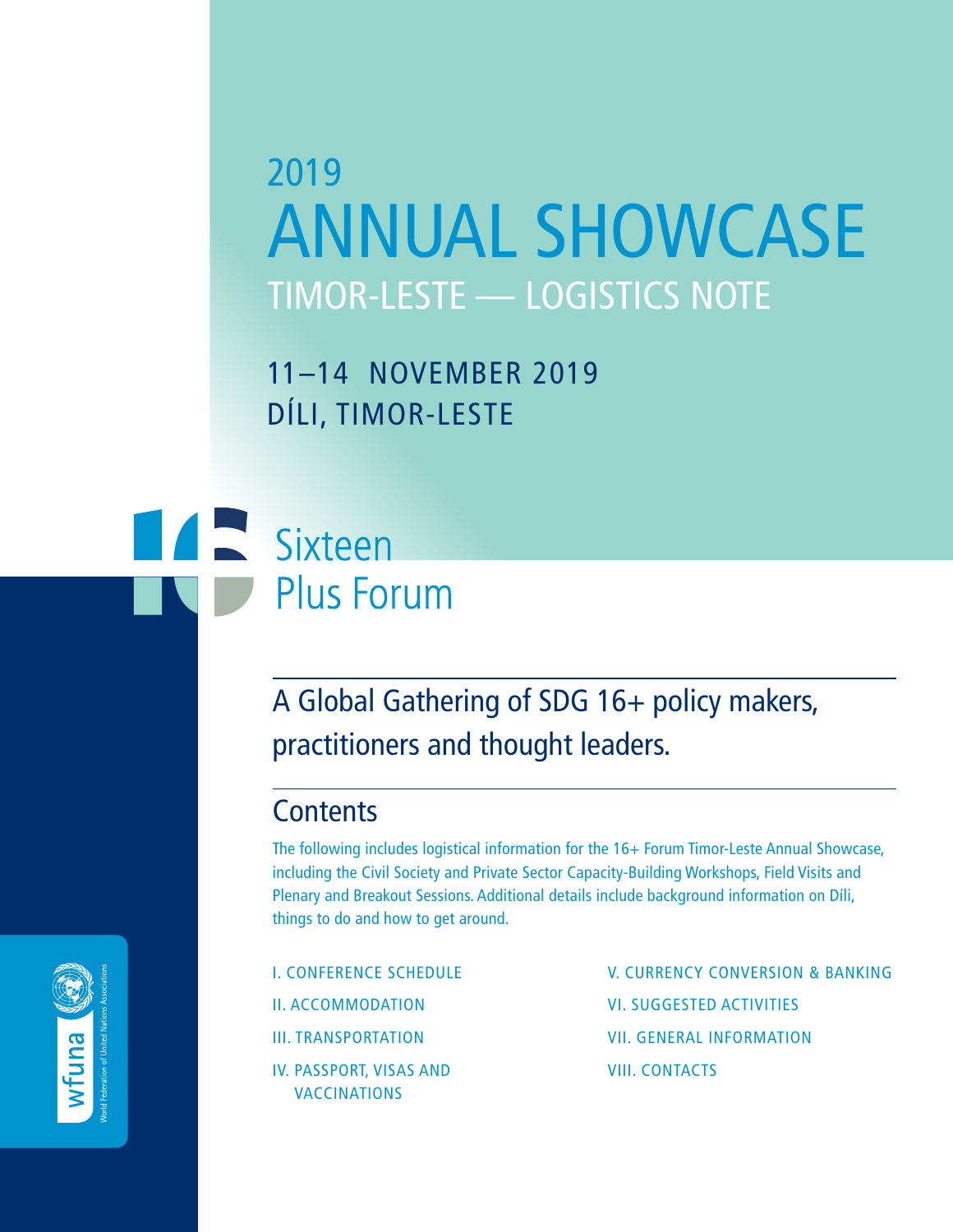

## I. Conference Schedule

MONDAY, 11 NOVEMBER CIVIL SOCIETY & THE PRIVATE SECTOR **WORKSHOPS** 9:30 AM – 4:45 PM Venue: Ministry of Finance

9:00 AM - Registration Opens at the Ministry of Finance

9:10 AM - Busses Depart from Hotels

9:30 AM - Brief Opening Remarks from WFUNA

9:45 AM - Both Workshops Commence (separate agendas to be provided, along with specific room information) Lunch will be served. Coffee and tea will be available.

4:30 PM - First Bus Departs for Hotels

4:45 PM - Second Bus Departs for Hotels

### MONDAY, 11 NOVEMBER OPENING PLENARY & WELCOME RECEPTION 6:00 PM – 8:45 PM Venue: Ministry of Finance

5:45 PM - Transport from Hotels for Ministry of Finance 8:45 PM - Transport from Ministry of Finance to Hotels

### TUESDAY, 12 NOVEMBER 2019 FIELD VISITS AND RECEPTION 8:00 AM Registration at Hotel Timor and Novo Turismo

8:40 AM Transportation to first Field Visit from Hotels

#### Venues:

- Centro Nacional Chega!
- **East Timor Development Agency**
- Ministry of Finance of Timor-Leste
- National University of East Timor
- Museum of National Resistance

6:30 PM - Reception hosted by the European Union and France at the Museum of National Resistance 8:30 PM - Reception closes, Transport to Hotels



### WEDNESDAY, 13 – THURSDAY, 14 NOVEMBER PLENARY AND BREAKOUT SESSIONS

#### Venue: Ministry of Finance

Departure times vary slightly for the Plenary and Breakout Sessions, though all details can be found in the Agenda.

Lunch will be provided at the Ministry on Wednesday and Thursday. Breakfast will be served at the hotels.

Please see the Agenda for additional information for each day of the Showcase.

### CONFERENCE DOCUMENTATION

The Concept Note, Agendas (Overall and Field Visit Specific), Participant List and Panelist Biographies will be available in Díli. Enviromentally-friendly, reusable water containers will also be provided to participants for use for the duration of the Showcase.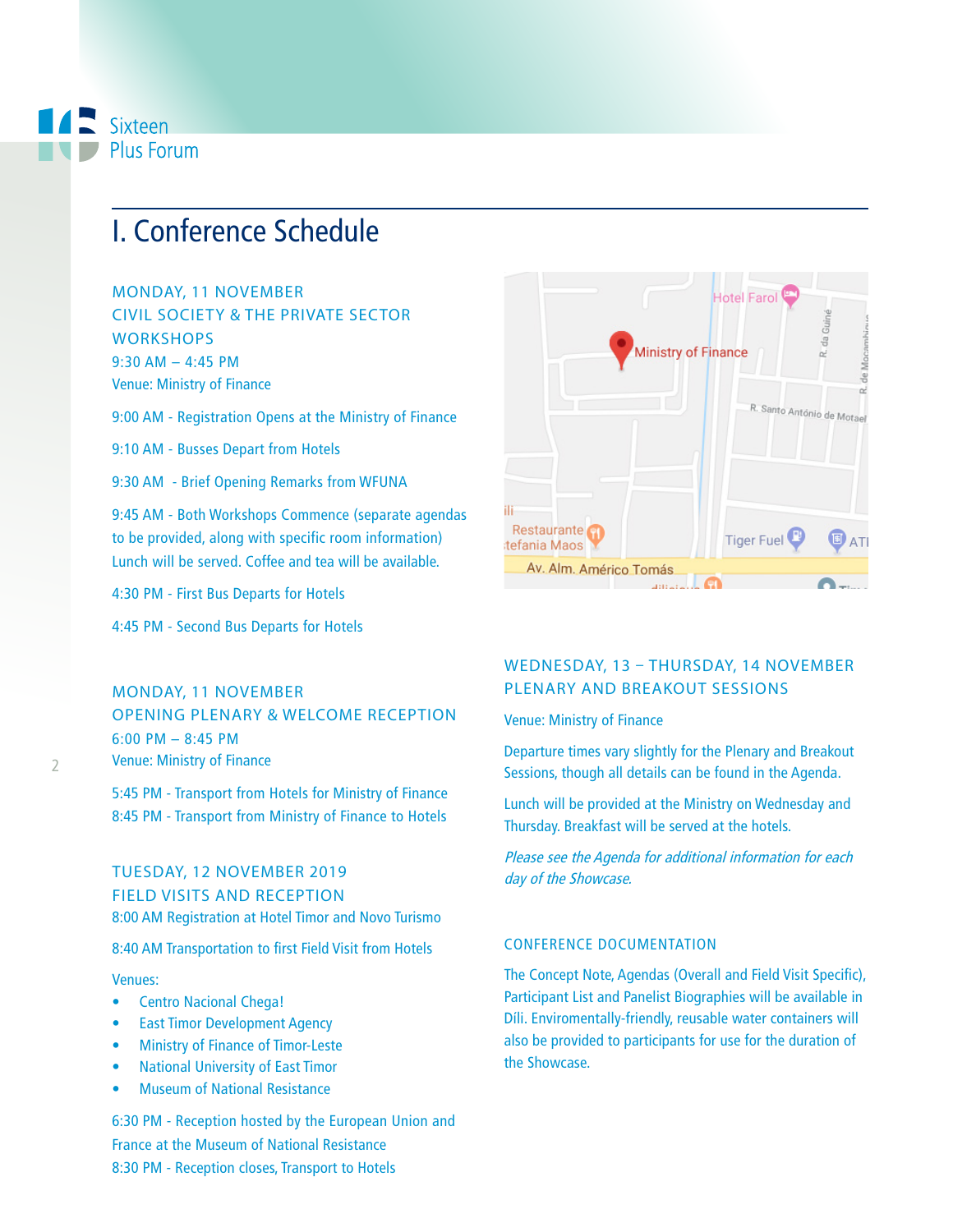### **A** Sixteen Plus Forum

## II. Accommodation

### HOTEL TIMOR

Rua António Heitor Díli, Timor-Leste Phone: +670 332 4502 Contact: hoteltimor@foriente.minihub.org Website: www.timortur.com Check-in: 2:00 PM Check-out: 12:00 PM Free WiFi is available at the hotel. Breakfast is also available daily for guests.

### NOVO TURISMO RESORT & SPA

Avenue Bidau Lecidere Díli, Timor-Leste Phone: +670 331 0005 Contact: reservation@novoturismotimor.com Website: www.novoturismotimor.com Check-in: 2:00 PM Check-out: 12:00 PM Free WiFi is available at the hotel. Breakfast is also available daily for guests.

### III. Transportation

### GETTING FROM THE AIRPORT TO THE HOTEL

Both hotels are about 15 minutes away from President Nicolau Lobato Comoro International Airport.

Hotel Timor is approximately 6 km east of the airport, and Novo Turismo is approximately 7km east of the airport, with both located on the northern coast of the island of Timor-Leste.

### TAXIS

There are two types of taxis in Díli: yellow taxis and metered blue taxis. Yellow taxis are cheap and reliable during the day, but tend not to operate at night.

A trip from the airport to either of the hotels will cost approximately 5 USD. While the metered blue taxi service is more reliable than the yellow taxis, particularly at night, the metered fares are about twice as expensive.

There are fewer blue taxis and they may need to be booked

by phone at +670 331 1110.

Please note that taxi drivers may try to overcharge foreigners, but no taxi ride within the city limits should cost more than 10 USD. Please also note that exact change is often required.

### GETTING TO FIELD VISITS

Buses will be waiting in front of both hotels to take participants to the field visit locations and all workshop and plenary sessions and then back to their respective hotels. Bus departure times can be found in the Agenda.

#### GETTING AROUND IN DILI

Public transportation is available throughout the city. Mikro- lets (vans that can sit about 7 passengers) cost 25 cents per ride, however taxis are recommended. For information or contact information for taxis, please consult the concierge desk at your hotel.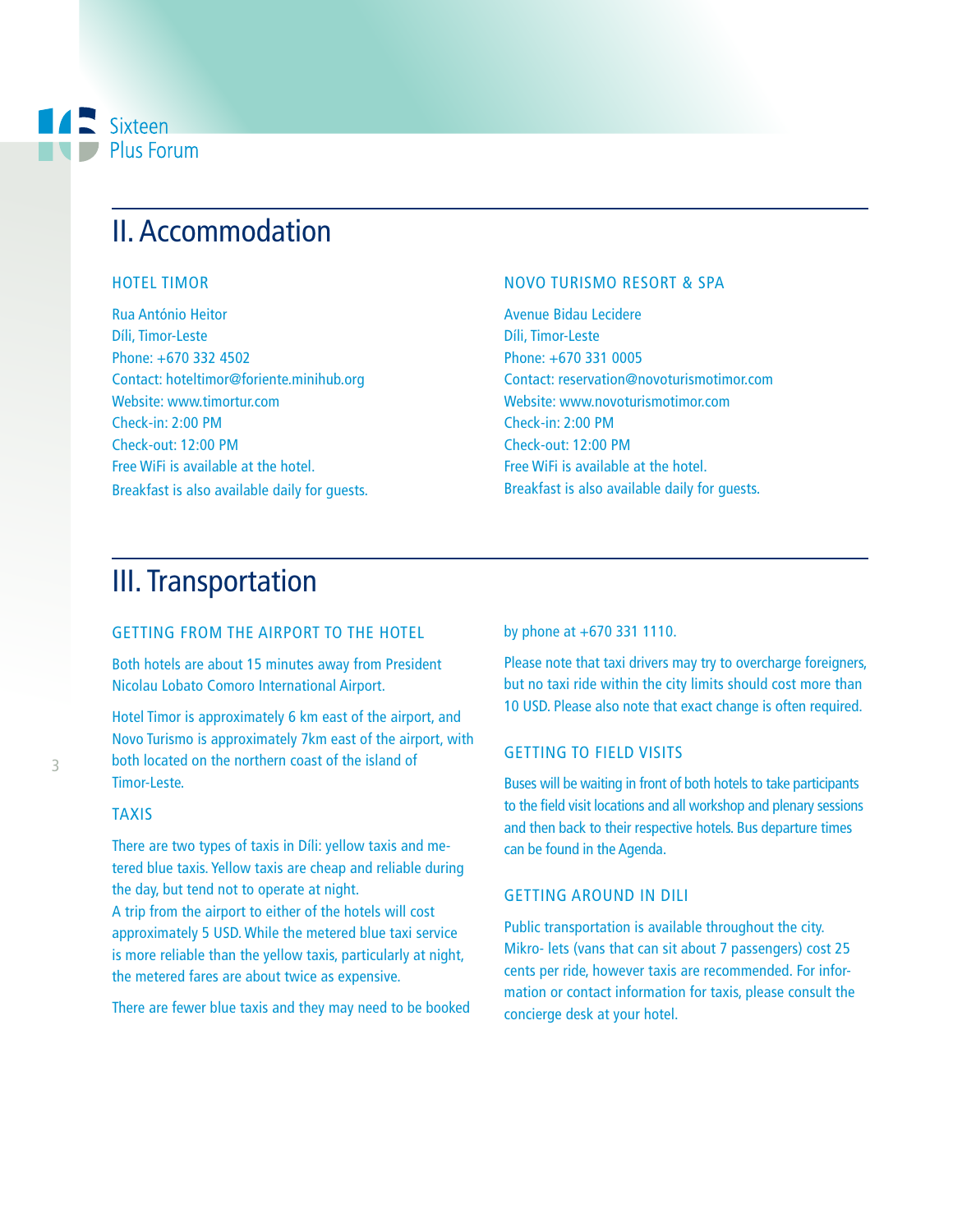### **A** Sixteen Plus Forum

# IV. Passports, Visas and Vaccinations

### PASSPORTS

Visitors must hold a passport, or travel document, with an expiry date not less than 6 months from the date of entry into Timor-Leste.

### VISAS

### Timor-Leste:

• Visas for Timor-Leste will be issued for participants of the Showcase on arrival.

For those flying into Indonesia:

- A visa may be required for those transiting through Indonesia first. While many countries are visa exempt, most others can obtain visas upon arrival for a fee of 35 USD.
- Passport holders from a select number of countries must apply for a visa in advance through Indonesian Embassies or Consulates in their home country.
- Please visit the website below for the list of countries that are exempt from needing a visa, those that require visas upon arrival, or pre-clearance approval for Indonesia: https://www.bali.com/visa-indonesia-entry-requirements-bali.html

For those flying into Australia:

- A transit visa may be required for those flying into Australia first. These visas can be obtained online prior to departure and are free of charge.
- Please visit the website below for more information on electronic transit visas for Australia: https://immi. homeaffairs.gov.au/visas/getting-a-visa/visa-listing/ transit-771

### VACCINATIONS

• Although no mandatory vaccinations are required upon entry, participants should make sure they are up-todate on routine vaccines before every trip. These vaccines include measles-mumps-rubella (MMR), diphtheria-tetanus-pertussis, varicella (chickenpox) and polio, as well as a yearly flu shot.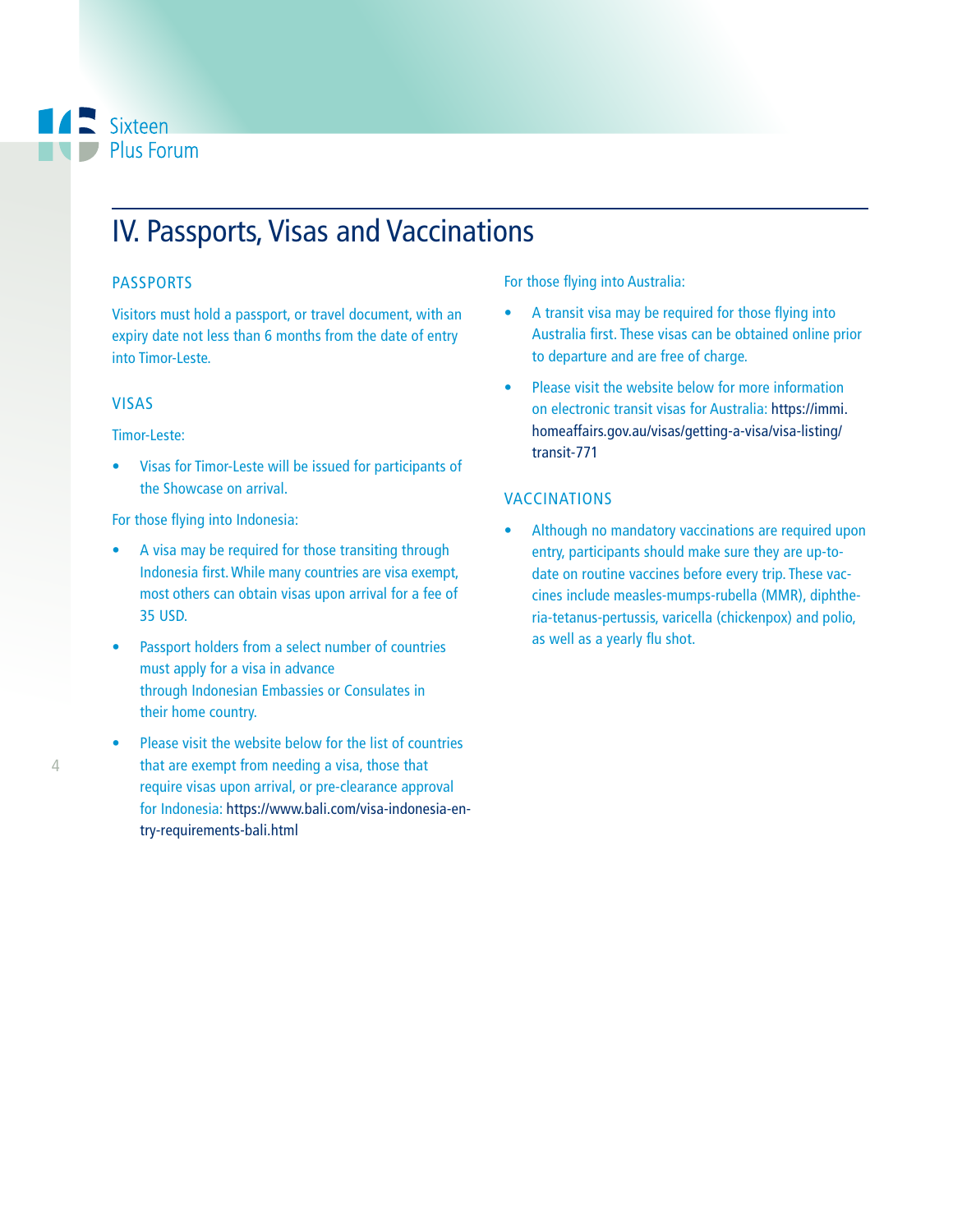# V. Currency Conversion & Banking

The official currency of Timor-Leste is the US dollar. Foreign currency can be exchanged at commercial banks and Foreign Exchange Bureaus.

Mastercards are not accepted in Timor-Leste. It is advisable to bring cash, but banks and ATMs can be found in Díli for cash withdrawal by Visa.

# VI. Suggested Activities

Chega! Museum: exhibits the results of the Commission for Reception, Truth and Reconciliation (CAVR) process and documents on human rights abuses during the occupation.

The Museum of Resistance: the conflict and struggle for independence from Indonesia is memorialized in the Timor-Leste Resistance Archive and Museum.

Tais Market: handicraft market offering a wide array of brightly woven textiles.

Cristo Rei: climb up the 500 steps to the statue of Jesus "Cristo Rei" for unbeatable views of the capital and surrounding beaches.

Cemetery of Santa Cruz

Beaches nearby include Areia Branca and Back Beach.

Day trips to Atauro Island: coral reef diving at one of the most biodiverse waters in the world at two hours from the capital.

| <b>RESTAURANTS</b>   |
|----------------------|
| Agora                |
| <b>Starco</b>        |
| Dili-cious           |
| <b>Pro Ema</b>       |
| <b>Diya</b>          |
| Little Pataya        |
| <b>Rolls n Bowls</b> |
| Kaffé U'ut           |
| Castaway             |
|                      |